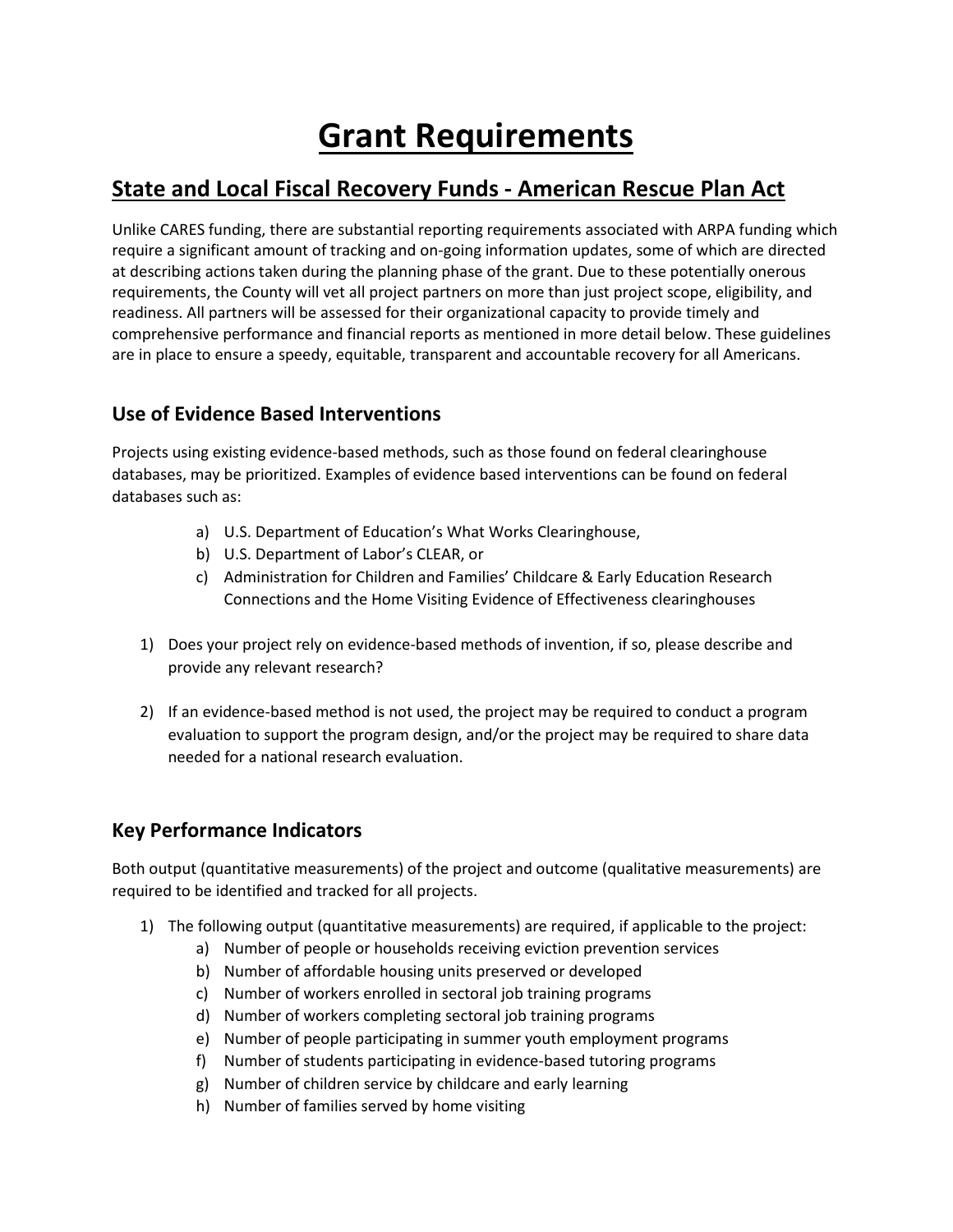- 2) Identify and provide 3 relevant output measurements for your project (you may include one from the list above, if applicable).
- 3) Describe what a successful outcome for those receiving services through your project. Identify and provide 3 relevant, short-term ways this success could be measured (outcome measurements) for your project.

### **Promoting Equitable Outcomes**

- 1) Describe how you will consider and measure equity at each stage of your program.
- 2) Program goals: What population(s) will be served? Are there historically underserved, marginalized, or adversely affected groups the project intends to serve?
- 3) Awareness: How equal and practical is the ability for residents or business to become aware of the services offered?
- 4) Access and Distribution: Are there differences in levels of access to benefits and services across groups? Are there administrative requirements that result in disparities in ability to complete applications or meet eligibility criteria?
- 5) Outcomes: Are intended outcomes focused on closing gaps, reaching universal levels of service or disaggregating progress by race, ethnicity and other equity dimensions where relevant for the policy objective?

*Future quarterly reports will need to provide qualitative and quantitative data on how the approach achieved or promoted equitable outcomes or progressed against equity goals.* 

#### **Performance Reporting**

- 1) The requesting organization will need to submit quarterly performance reports, by no later than the 10th of the month following the quarter's end.
- 2) Each performance report will include a section on:
	- a) promoting equitable outcomes,
	- b) use of evidence based interventions,
	- c) output measures, and
	- d) outcome measurements.